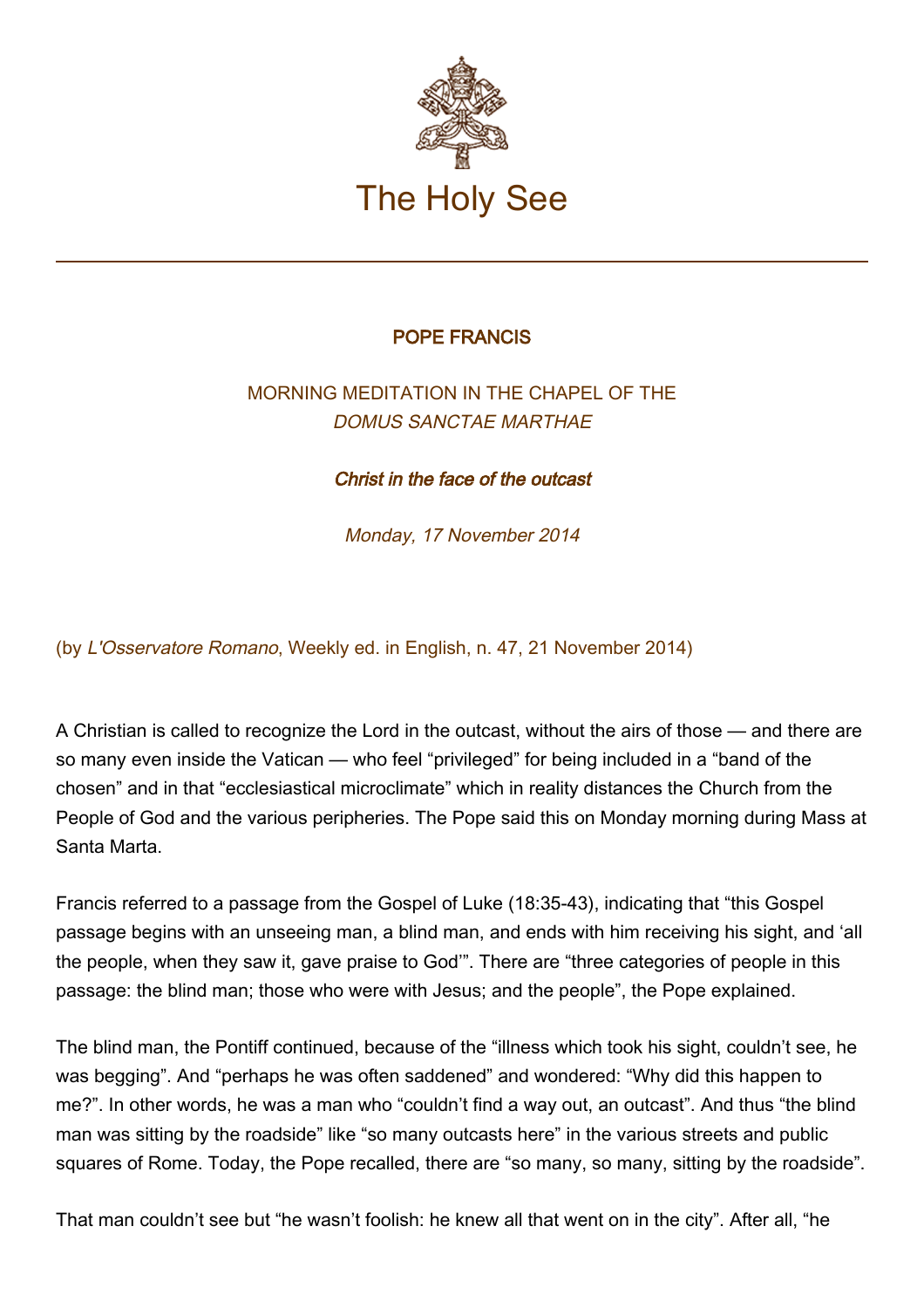was right at the entrance to the city of Jericho" and thus, "he knew everything and he wanted to know everything". Such that "he heard the noise and inquired: what's happening?". In any event, Francis noted, he was "a man who found a way of life along this road, a beggar, an outcast, a blind man". However, "when he heard Jesus was coming, he cried out". And when "they told him to be silent, he cried out even louder". What was the reason for his behaviour? The Pope explained it this way: "This man wanted salvation, he wanted to be healed". And thus, the Gospel reads: "Jesus said that he had faith". Indeed, Francis explained, the blind man "gambled and won", even though "it's difficult to gamble when a person is so 'debased', so marginalized". However, "he gambled" and he knocked "at the door of Jesus' heart".

The "second category of people" that we meet in the passage of the Gospel of Luke is instead comprised of "those who walked with the Lord: they were walking ahead, leading the way". These were "the disciples, and the apostles too, those who followed Him and went with the Lord". They were also "the converts, those who had accepted the Kingdom of God" and who "were happy about this salvation".

This is exactly why "they rebuked the blind man to be silent", telling him: "Calm down, be polite! It's the Lord. Please, don't make a scene!". And in this way "they distanced the Lord" from the periphery. In fact, Francis stated, this peripheral man "was unable to reach the Lord, because this band — albeit with such good will — closed the door".

Unfortunately, the Pontiff acknowledged, "this happens frequently among us believers: when we've found the Lord, without realizing, we create this ecclesiastical microclimate". And this is an attitude not only of priests and bishops, but also the faithful. It's a manner of conduct that leads us to say: "we are the ones who are with the Lord". However, it often happens that in "looking at the Lord" we end up "not seeing the Lord's needs: we don't see the Lord who is hungry, who is thirsty, who is in prison, who is in the hospital". Indeed, we fail to see the "Lord in the outcast" and this is "a very harmful climate".

The problem, the Pope explained, is that "these people who were with Jesus had forgotten the harsh moments of their own marginalization; they had forgotten at the moment and in the place that Jesus called them". Therefore they said: "Now we are chosen, we're with the Lord". And they were happy with this "little world" but they wouldn't "allow people to disturb the Lord", to the point that "they didn't even allow children to approach, to draw near". Francis remarked that they were people who "had forgotten the journey that the Lord had made with them, the journey of conversion, of calling, of healing".

Recalling a passage from Revelation (1:1-5, 2:1-5), the Pontiff described this as a reality that "the Apostle John tells with a really beautiful phrase that we heard in the First Reading: they had forgotten, they had abandoned their first love". And this "is a sign: in the Church, the faithful, the ministers, become a group like this, not ecclesial but ecclesiastical", when a group is privileged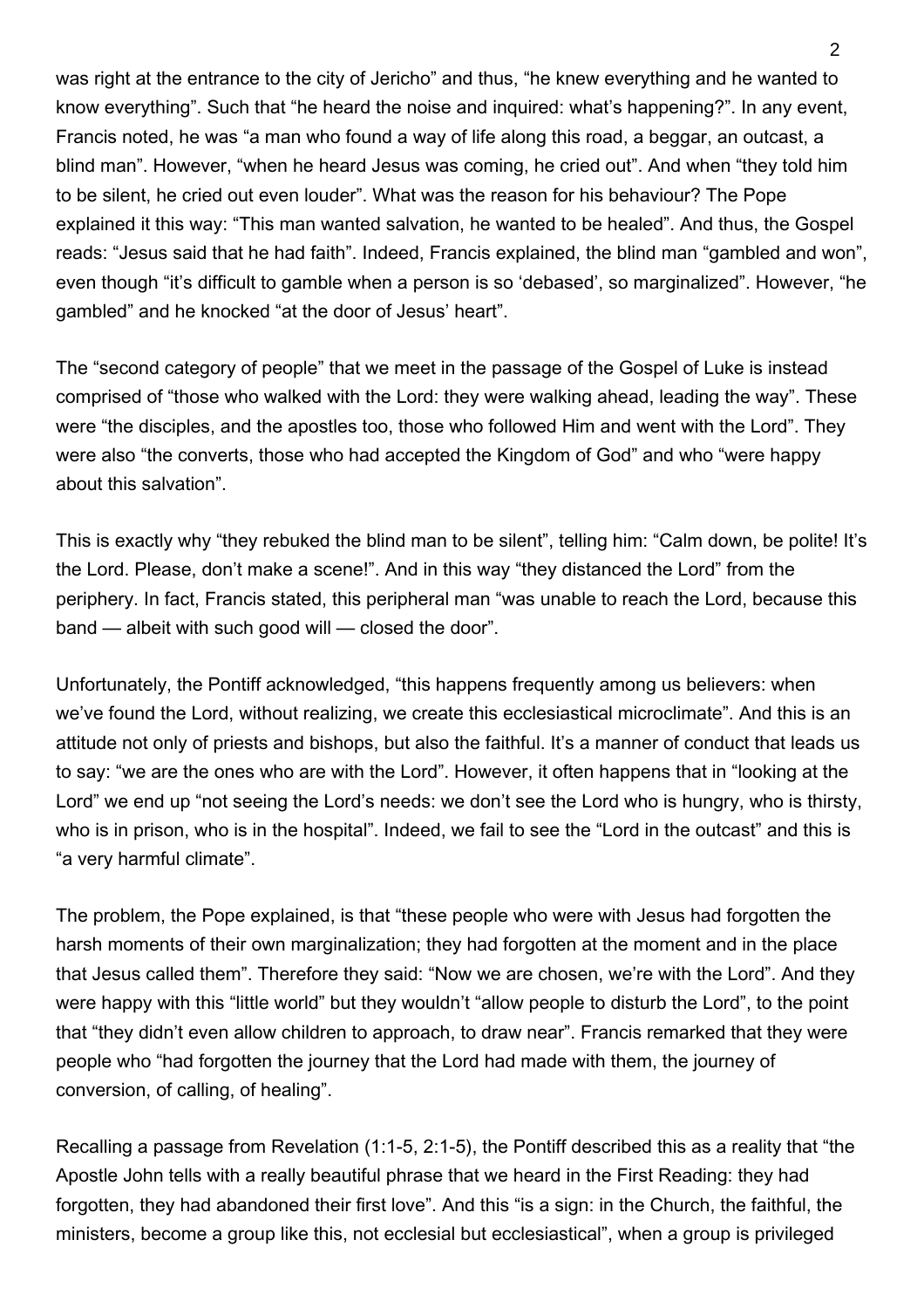"with closeness to the Lord, there is the temptation of forgetting their first love". It is precisely "that beautiful love which we all had when the Lord called us, saved us, said to us: I love you so much". Even the disciples are tempted " to forget the first love, that is, to forget the peripheries, where I was before, even should I be ashamed of it". This attitude can be expressed this way: "Lord, this one has an odour, don't let him come to you". But the Lord's response is clear: "did you not have an odour when I kissed you?".

In facing the temptation of the "bands of the chosen", which are found in every age, the conduct of "Jesus in the Church, in the history of the Church", is described in this way by Luke: "Jesus stopped". This, the Pope underscored, is "a grace. When Jesus stops and says: look over there, bring him to me", as he did with the blind man in Jericho. In this way the Lord "makes the disciples turn their heads to the suffering peripheries", as if to say: "Do not look only at me. Yes, you must see me, but not only me! See me in others too, in the needy".

Indeed, Francis indicated, "when God stops, He always does so with mercy and justice, but also, sometimes, he does so with anger". This happens when the Lord "is stopped by the ruling class" which He defines as the "evil and adulterous generation". Certainly, the Pope commented, "this was no caress". Returning to the Gospel and the episode of of the blind man in Jericho, the Pontiff wished to highlight that Jesus himself wants the man brought near and heals him, recognizing his faith: "your faith has made you well".

The third group presented by Luke is "the simple people who needed signs of salvation". The Gospel passage reads: "all the people, when they saw it, gave praise to God". These people were, therefore, capable of "celebrating, of praising God, of losing time with the Lord". The Pope also noted that "so often we find simple people, so many elderly women who walk, and sacrifice so much to go and pray at a shrine of Our Lady". They are people who "don't ask for privileges, they ask only for grace". They are "the faithful people who know how to follow the Lord without asking for any privileges".

See then, Francis summarized, the three categories of people who directly call upon us: "the outcast; the privileged, those who have been chosen and who are now subject to temptation; and the faithful people who follow the Lord to praise Him because He is good, and also to ask Him for health, to ask Him for so much grace".

This reflection, the Pope suggested, should lead us to consider "the Church, our Church, which is sitting by this roadside in Jericho". Because "in the Bible, according to the fathers, Jericho is the symbol of sin". Thus, he urged, "let us consider the Church watching Jesus pass, this outcast Church". Let us consider "these nonbelievers, those who have sinned so much and who don't want to get up, because they don't have the strength to start over". And, the Pontiff added, let us also consider the "Church of the children, of the sick, of the imprisoned, the Church of the simple people", asking the Lord "that all of us, that we have the grace of having been called" and that we